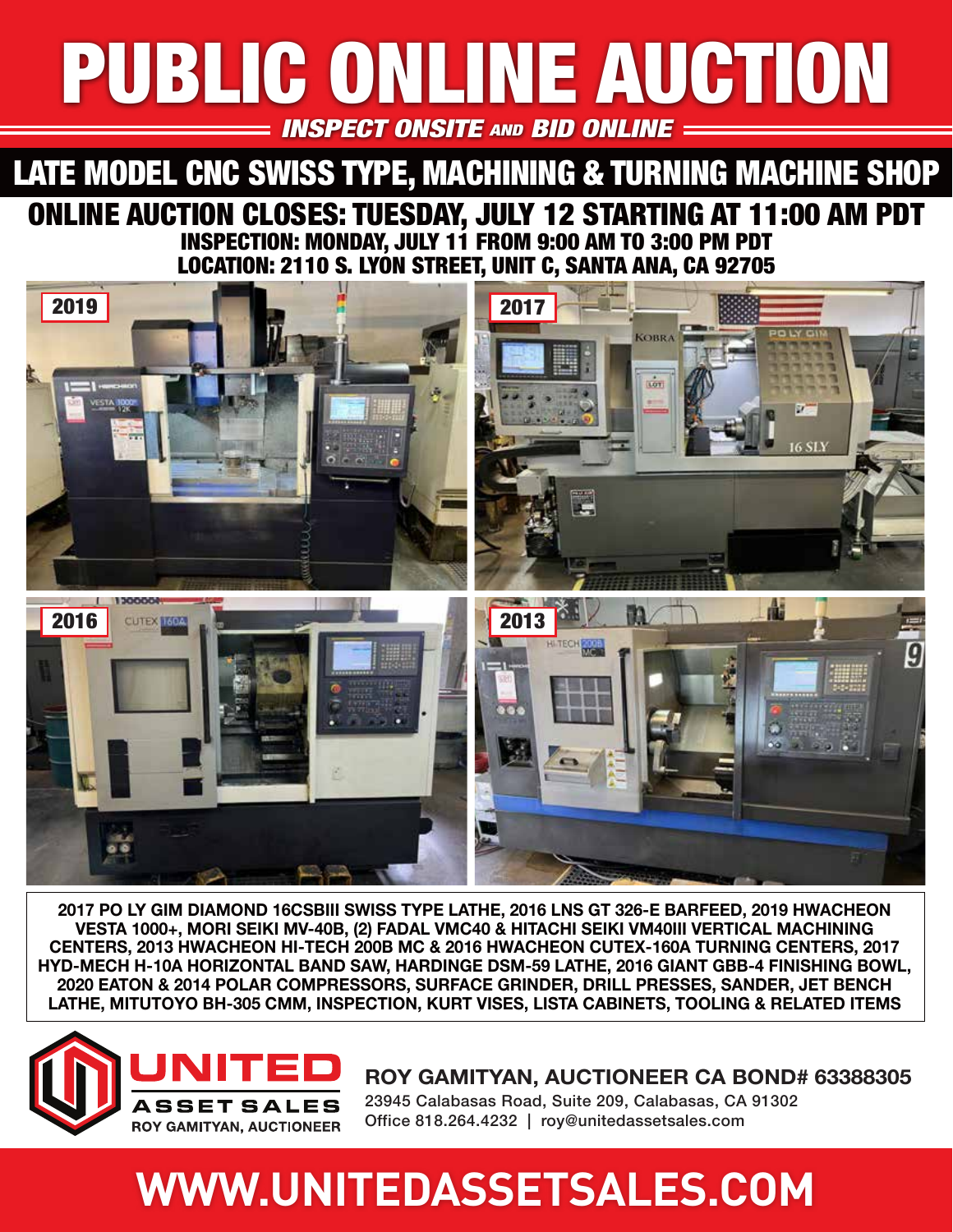# PUBLIC ONLINE AUCTION

### **INSPECT ONSITE AND BID ONLINE:**

### *D&L ENGINEERING*

**LATE MODEL CNC SWISS TYPE, MACHINING & TURNING MACHINE SHOP**

# ONLINE AUCTION CLOSES:

**TUESDAY, JULY 12 STARTING AT 11:00 AM PDT**

INSPECTION: **MONDAY, JULY 11 FROM 9:00 AM TO 3:00 PM PDT**

# INSPECTION LOCATION:

**2110 S. LYON STREET, UNIT C, SANTA ANA, CA 92705**

TERMS OF PAYMENT: **NO DEBIT OR CREDIT CARDS! CASHIER'S CHECK, BUSINESS CHECK WITH BANK LETTER OF GUARANTEE, BANK WIRE TRANSFER. FULL PAYMENT MUST BE MADE NO LATER THAN 24 HOURS OF WINNING BID.**

### REMOVAL:

**ALL ITEMS MUST BE REMOVED NO LATER THAN TUESDAY, JULY 19. NO EXCEPTIONS. PREPPING, REMOVAL, LOADING & TRUCKING IS THE RESPONSIBILITY OF THE BUYER.**

# BUYER'S PREMIUM:

**18% FOR ALL PURCHASES.**

**CALL FOR COMPLETE INFO: 818.264.4232 OR VISIT WWW.UNITEDASSETSALES.COM**

### **ONLINE BIDDING PROVIDED BY**

# **BidSpotter**



# **WWW.UNITEDASSETSALES.COM**

**23945 Calabasas Rd., Ste. 209, Calabasas, CA 91302 Office 818.264.4232 | roy@unitedassetsales.com**

> **ROY GAMITYAN, AUCTIONEER CA Bond# 63388305**

# SUPPORT EQUIPMENT

2017 HYD-MECH H-10A AUTOMATIC HORIZONTAL BAND SAW, 10" X 10" CAPACITY, 90 DEGREE, 1.25" BLADE, 5 HP, POWER CONVEYOR, FLOOD COOLANT SYSTEM, S/N HSC0113364 2016 GIANT GBB-4 VIBRATORY FINISHING BOWL, 30" CAPACITY, 15 HP, 1100-1560 RPM, S/N 2623

HARDINGE DSM-59 LATHE, 5-STATION TURRET, COLLET CLOSER FADAL 4TH AXIS ROTARY TABLE, 5C COLLET NOSE BOYAR SCHULTZ 6" X 18" SURFACE GRINDER

ROCKWELL DELTA BELT/DISC GRINDER JET BD-920N BENCH LATHE, 4" CHUCK, S/N 8074054

CENTRAL SHOT BLAST CABINET, ECONOLINE DUST COLLECTOR CENTRAL 20-TON H-FRAME PRESS CENTRAL MODEL 61484 DRILL PRESS, S/N 366851936

REXON RDM-80B DRILL PRESS, S/N 2400304

2016

n.









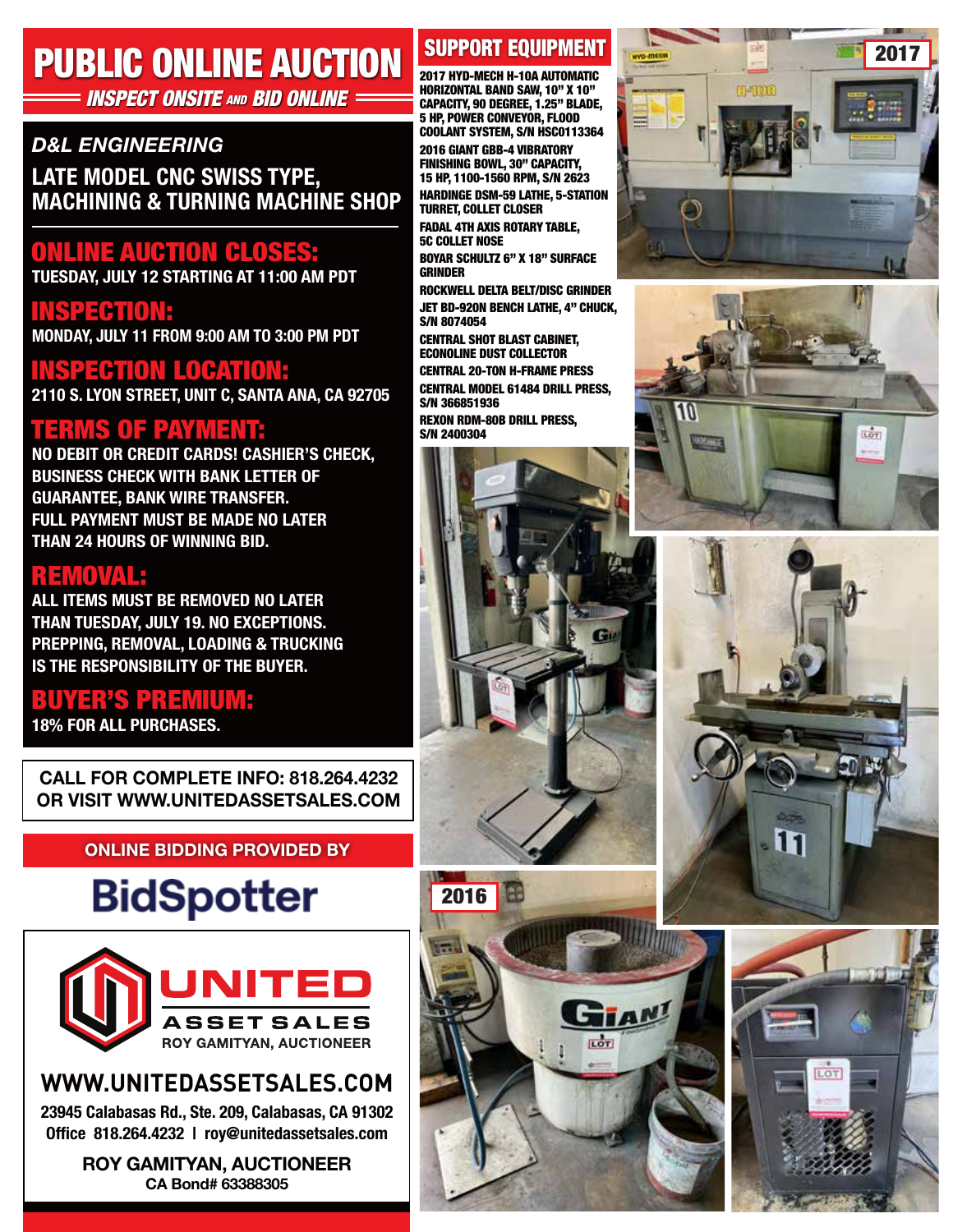### SWISS TYPE LATHE

2017 PO LY GIM DIAMOND 16CSBIII, MITSUBISHI M70 CNC CONTROL, MAX. TURNING POINT: 0.649", MAX. MACHINING LENGTH: 7.87", MAX. DRILLING DIAMETER MAIN SPINDLE: 0.393", MAX. DRILLING DIAMETER SUB SPINDLE: 0.275", MAX. TAPPING DIAMETER MAIN SPINDLE: M8, MAX. TAPPING DIAMETER SUB SPINDLE: M6, O.D. TOOLS: 6, I.D. TOOLS: 4, CROSS WORKING DRIVEN TOOLING: 6, CROSS WORKING DRIVEN TOOLING SPEED: 200-6,000 RPM, FRONT WORKING DRIVEN TOOLING: 3, FRONT WORKING DRIVEN TOOLING SPEED: 200-6,000 RPM, BACK WORKING DRIVEN TOOLING: 4, BACK WORKING DRIVEN TOOLING: 200-6,000 RPM, SPINDLE SPEED: 200-8,000 RPM, SPINDLE HOLE DIAMETER: 0.669", MAIN SPINDLE INDEXING ANGLE: 0.001 DEG., BACK SPINDLE SPEED: 200-5,000 RPM, MAX. LENGTH FOR FRONT EJECTION: 1.96", SUB SPINDLE INDEXING: 0.001 DEG., SPINDLE MOTOR: 3 HP, SUB SPINDLE MOTOR: 3 HP, WORK LIGHT, COOLANT SYSTEM, PART OFF DETECTIVE SENSOR, FIXED BUSHING, LIVE BUSHING, PART CATCHER, S/N 35816171, WITH 2016 LNS GT 326-E AUTOMATIC 12' BAR FEED, S/N 15232000617; LESS THAN 383 HOURS OF OPERATION

### VERTICAL MACHINING CENTERS

2019 HWACHEON VESTA 1000+, FANUC OI-MF SERIES CNC CONTROL, XYZ TRAVELS: 40" X 21" X 19", 43" X 19" TABLE, 12,000 RPM SPINDLE, HIGH PRESSURE THRU COOLANT SPINDLE, RIGID TAPPING, CAT 40 TAPER, 30 ATC, 25 HP, AIR CHILLER, CHIP CONVEYOR, S/N M299367G3NB, 2,482 RUN TIME HOURS

MORI SEIKI MV-40B, YASNAC I80 CNC CONTROL, XYZ TRAVELS: 31" X 16" X 20", 48" X 20" TABLE, CAT 40 TAPER, 8,000 RPM SPINDLE, 20 ATC, 10 HP, CHIP CONVEYOR, S/N 3369 1995/1989 FADAL VMC40, FADAL CNC 88HS CNC CONTROL, XYZ TRAVELS: 22" X 16" X 20", 39" X 16" TABLE, CAT 40 TAPER, 7,500 RPM SPINDLE, 21 ATC, S/N'S 9502063, 8902413 HITACHI SEIKI VM40III, SEICOS A10M CONTROL, XYZ TRAVELS: 22" X 17" X 17", 35" X 16" TABLE, CAT 40 TAPER, 8,000 RPM SPINDLE, 20 ATC, 4TH AXIS TABLE, S/N 45420





383 HOURS **2017 2017** 

**KOBRA** 

**LOY** 

2016

**16.STY** 

## TURNING CENTERS

2013 HWACHEON HI-TECH 200B MC, FANUC OI-TD CNC CONTROL, LIVE MILLING, 10" 3-JAW CHUCK, 12-STATION TURRET, BAR CAPACITY: 3.1", 30 HP, 3,500 RPM, TURNING DIAMETER: 13.8", SWING: 19.7", TURNING LENGTH: 15.7", TAILSTOCK, TOOL PRE-SETTER, PARTS CATCHER, JORGENSON CONVEYOR, S/N M015361K3F, 5,557 RUN TIME HOURS 2016 HWACHEON CUTEX-160A, FANUC OI-TF CNC CONTROL, LIVE MILLING, 6" 3-JAW CHUCK, 12-STATION TURRET, BAR CAPACITY: 1.77", 15 HP, 6,000 RPM, TURNING DIAMETER: 11.8", SWING: 21.65", TURNING LENGTH: 11.81", TAILSTOCK, S/N M024364D3FD, 4,553 RUN TIME HOURS







**PLUS QTY OF 40 TAPER TOOL HOLDERS, KURT VISES, DRILLS, TAPS, INSPECTION TOOLS AND RELATED ITEMS**